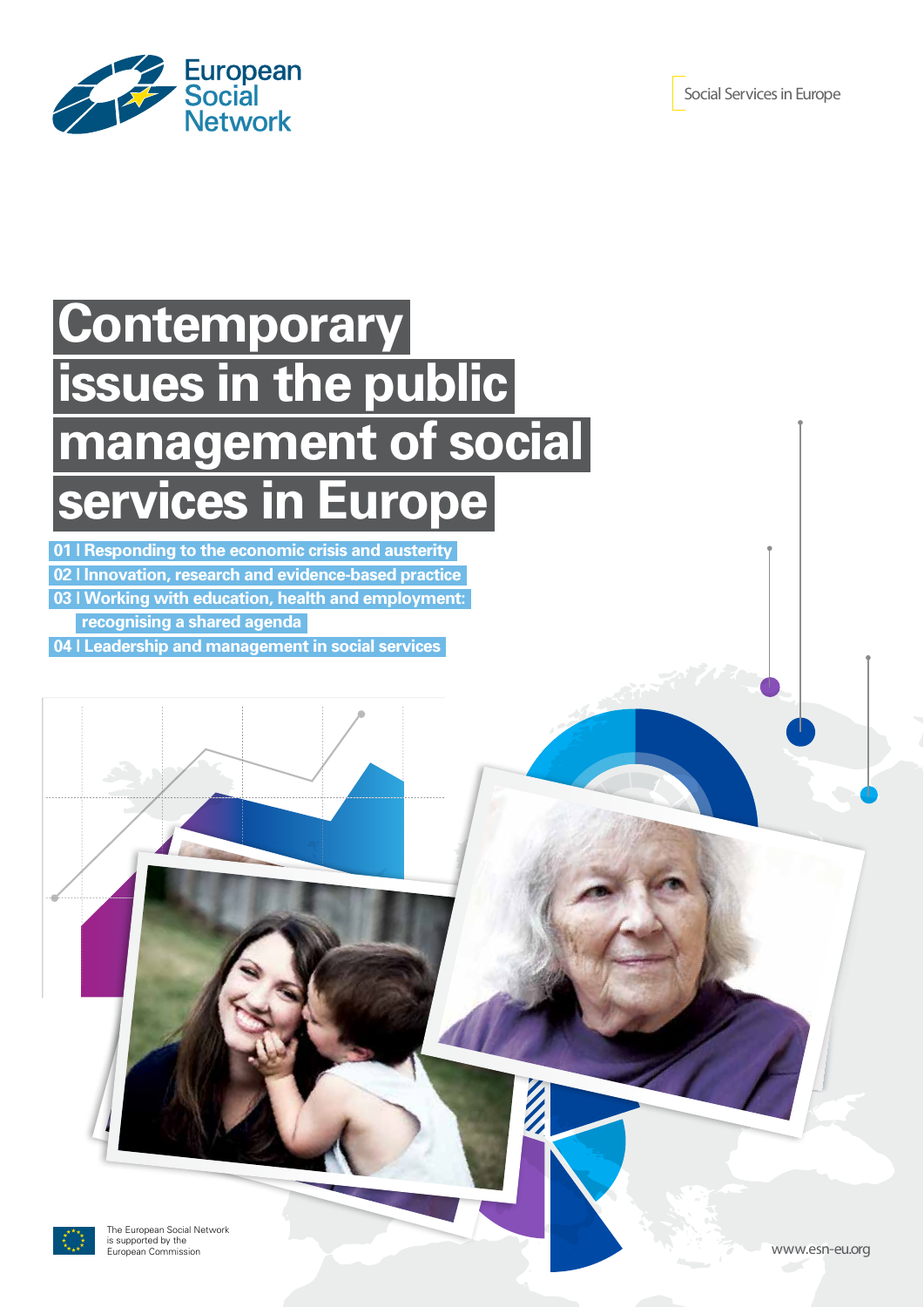**ESN's working group on Leadership, Performance and Innovation was set up in the wake of the economic crisis in Europe. It brought together senior managers of public social services at local and regional level to evaluate both the impact of and the responses to the crisis, and to explore what this experience might mean for the future of the welfare state and for the leadership and management of social services.** 

The participating managers came from Belgium, Denmark, Finland, France, Germany, Italy, Romania, Serbia, Slovakia, Spain and the United Kingdom. Over the life time of the group, the members chose to engage with a number of issues which they believed to be critical to the future public management of social services:

- 1. Responding to the economic crisis and austerity
- 2. Innovation, research and
- evidence-based practice
- 3. Working with education, health and employment: recognising a shared agenda
- 4. Leadership and management in social services

In their debates, the managers had occassionally invited external experts from national and international agencies including the OECD, Eurohealthnet, the European Commission, and from the UK the Social Care Institute for Excellence

and the National Skills Academy.

Following these meetings, ESN is publishing a series of four public management papers in which we argue why directors of social services, senior professionals, politicians and other stakeholders should address these challenges and suggest how they might tackle them.

The papers conclude with a set of key questions for public managers to help them evaluate their response to the crisis and austerity and think strategically about the future direction and design of services.

The self-evaluation questions are addressed to senior mangers working at the local level, but we hope they will be of use to policy makers and public officials at all levels, as well as those working closely with public social services in other sectors.

**The European Social Network (ESN) brings together people who plan, manage and deliver public social services, together with those in regulatory and research organisations. We support the development of effective social policy and social care practice through the exchange of knowledge and experience.**



The European Social Network is supported by the European Community Programme for Employment and Social Solidarity (PROGRESS 2007-2013). This programme was established to financially support the implementation of the objectives of the European Union in the employment and social affairs area, as set out in the Social Agenda, and thereby contribute to the achievement of the Lisbon Strategy goals in these fields.

The seven-year Programme targets all stakeholders who can help shape the development of appropriate and effective employment and social legislation and policies, across the EU-27, EFTA and EU candidate and pre-candidate countries.

- To that effect, PROGRESS 2007-2013 aims to:
- provide analysis and policy advice on employment, social solidarity and gender equality policy areas;
- monitor and reporting on the implementation of EU legislation and policies in employment, social solidarity and gender equality policy areas;
- promote policy transfer, learning and support among Member States on EU objectives and priorities;
- and relay the views of the stakeholders and society at large.

The information contained in this publication does not necessarily reflect the position or opinion of the European Commission.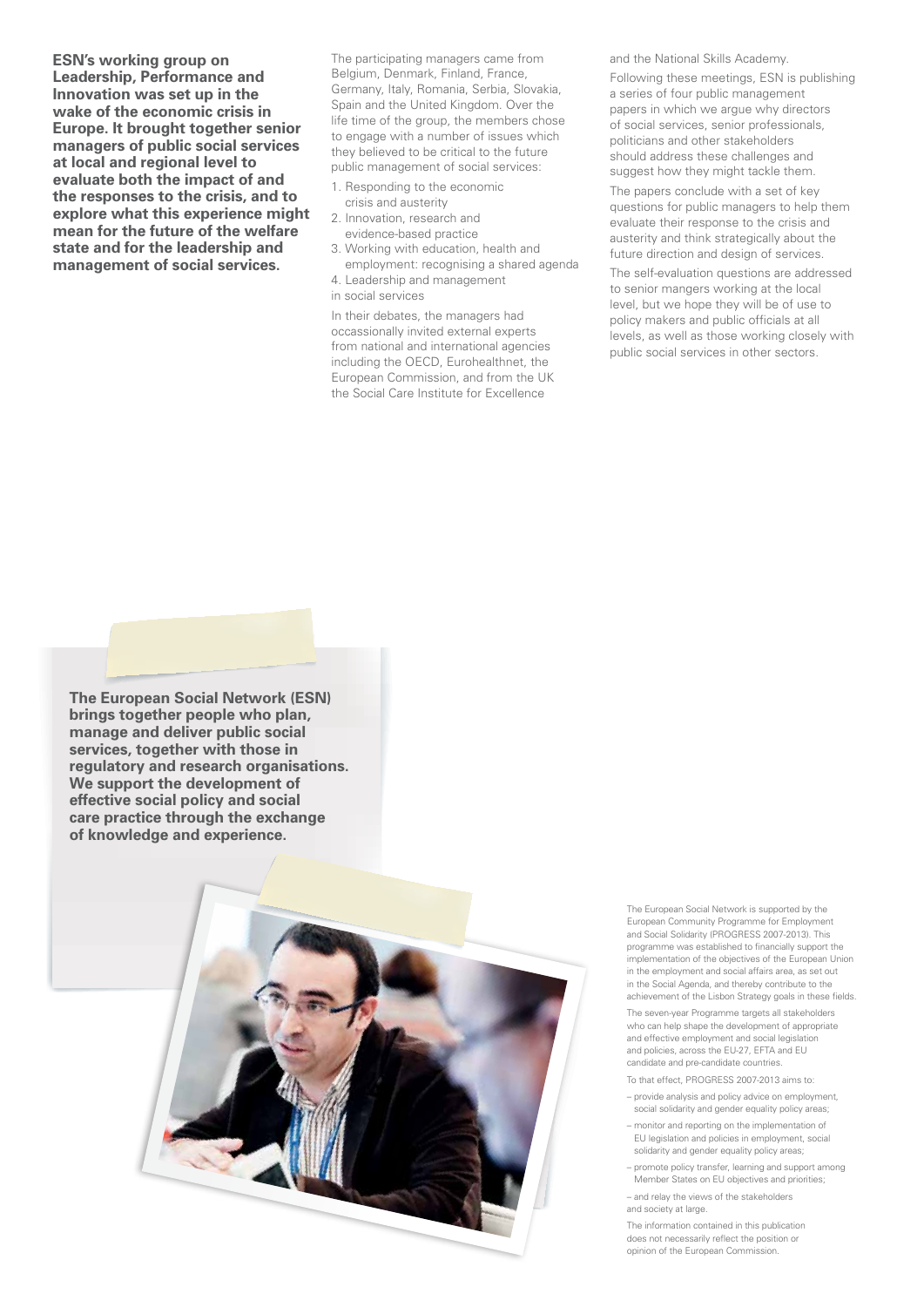## **Contemporary issue 1**

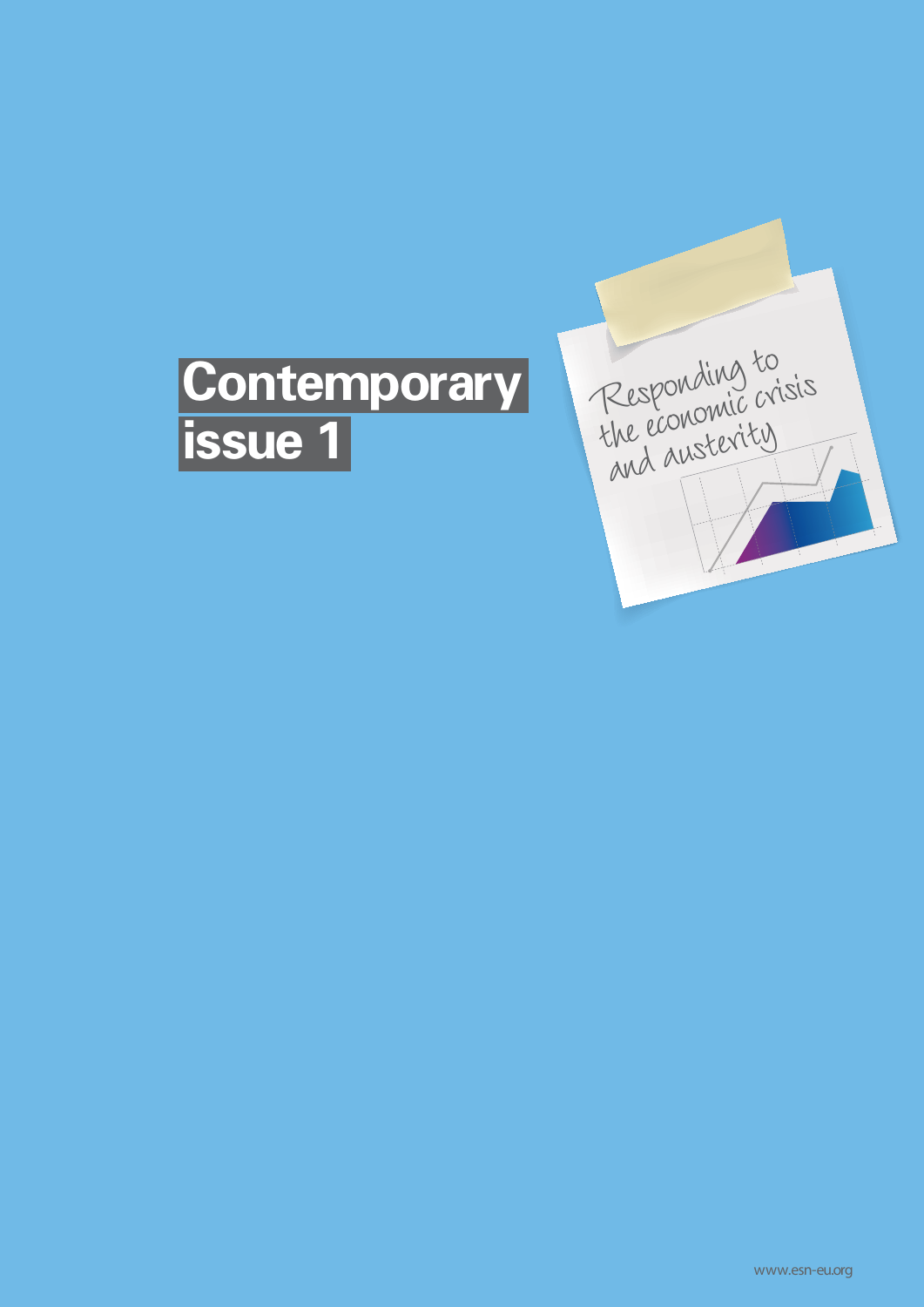#### **Introduction and background**

Social services are a key investment in human capital, protecting, caring for and empowering people at critical points in their lives. This paper presents insights and lessons from ESN's monitoring as to how public social services at local level have responded to the crisis and austerity since 2009. Its sources are the ESN Recession Workshop in December 2009, the ESN Spring Seminar 2011 in Budapest on 'Innovative responses for challenging times', the ESN working group on Leadership, Performance and Innovation 2012-13, and ESN's visits to Troika programme countries in 2013.

The first comment is that whilst there are similarities in the challenges faced by the various countries, there are also many key differences, as are the opportunities available to reform and improve social services. This paper seeks to provide a wide geographical overview to include the Nordic countries, Central and Eastern Europe and the Southern Member States. It does not claim to offer a detailed comprehensive picture – inevitably, with a focus on the local level, it could not do so.

#### **Social impact of the crisis**

The economic impact on people and communities in many countries has been considerable and increased demand coupled with reductions in public expenditure have impacted on social services and their ability to respond – whether in the general social protection system (unemployment, housing and other benefits) or in specialised social work and care services (mental health, disability, homelessness, addiction, etc).

The European Commission and the EU Social Protection Committee have conducted extensive analysis of available data. There is, however, little specifically about the profile of social services clients across Europe, but there is some in relation to poverty and the labour market, i.e. "young adults, inactive or unemployed women, lone mothers, or older working age adults out of the labour market are among those facing higher risks of persistent poverty".<sup>1</sup> The data also suggests that long-term unemployment has risen strongly among non-EU nationals and those with low educational attainment.<sup>2</sup>

The EU-funded independent network of social inclusion experts<sup>3</sup> notes some other social impacts of the crisis, often related to the worsening job situation. They found that income inadequacy and indebtedness were rising due to unemployment and the cost of living (e.g. energy, housing, food) and that there were reductions and increased conditionality in income support. Housing is also a growing concern, given a rise in housing costs and a shortage of social housing, alongside a rise in homelessness. An increased risk of "severe" poverty was also reported, especially among migrants, the Roma population and homeless people.

ESN members at local level report much higher demand for welfare benefits and social services, citing job loss and inability to meet housing costs. In the countries worst affected, municipalities and NGOs have set up food banks or soup kitchens to feed the hungry. Other service responses may include increased counselling for depression, anxiety or other mental health problems, and there had been some reporting of a rise in child protection concerns.

Employment and Social Developments in Europe 2012 (p14): http://ec.europa.eu/social/main.jsp?catId=738&langId=en&pubId=7315

<sup>2</sup> EU Employment and Social Situation Quarterly Review – September 2013 (p28):

<sup>&</sup>lt;u>http://ec.europa.eu/social/main.jsp?langId=en&catId=89&newsId=1974&furtherNews=yes</u><br><sup>3</sup> Presentation to ESN working group on leadership, performance and innovation, May 2012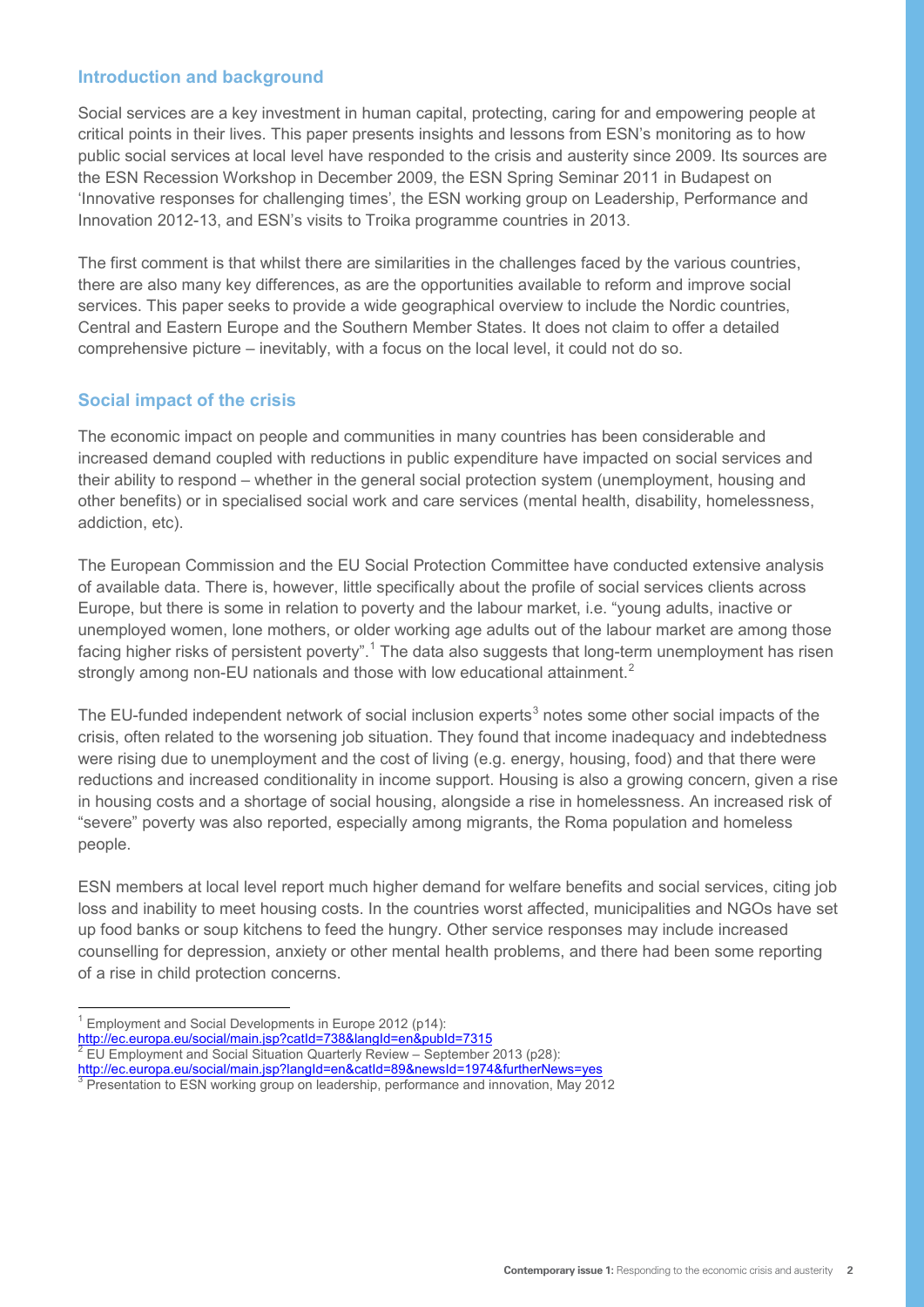From Latvia to Spain and Iceland to Greece, there are new clients, including the middle-class, who had not previously sought the help of social services. At the same time, users of social services – people with disabilities, those with a mental illness, frail older people, vulnerable children and families, among others – still need care and support.

Most European countries are also facing rising needs for care and support from frail older people, though active retired people also make a major contribution as both family carers and volunteers. Local and regional authority departments and agencies for social services therefore potentially face a triple challenge:

- Rising demand as a result of demographic ageing
- Rising demand as a result of the economic crisis
- Decreasing resources in absolute or relative terms in relation to rising demand

Despite, or even because of, the negative impacts on people's income and wellbeing, social protection is still making an important difference:

"Social protection benefits have generally significantly helped cushion the effects of the income shocks on households from the economic crisis."<sup>4</sup>

On average across the whole EU, social transfers (excluding pensions) reduce poverty by around 37% (as at 2009).<sup>5</sup> The rate of poverty reduction by social transfers appears to have declined since the crisis. In 2008, social transfers reduced poverty by 8.8 percentage points; in 2012, this had declined to 7.9 percentage points of reduction. In the new Member States the rate of reduction was 8.9 ppts in 2008, only 6.9 in 2012; in the Eurozone 8.1ppts in 2008, 7.8 ppts in 2012.<sup>6</sup>

## **Impact on local public spending**

Analysis shows that EU-wide average subnational social spending rose by a dramatic 9% in 2009 (compared to 2008), then more slowly  $(+1.2%)$  in 2011.<sup>7</sup> This sharp increase is associated with rising unemployment, increased entitlement to housing and other social benefits, and rising demand for advice and support on debt, housing, mental health, work and so on.

There is wide variety of situations within and between EU Member States. On the graph below, there is no clear grouping of countries differentially affected by the crisis. Portugal's municipalities were among those that had no choice but to respond to the crisis with emergency social aid, therefore increasing spending. At the bottom of the table, Romania and Latvia experienced dramatic cutbacks in social spending at county and municipal level, mostly in the form of reduced staff pay and welfare benefits. Alongside the crisis, one has to consider that municipalities' competences in social spending are growing (e.g. Greece, Netherlands, Lithuania). This reflects citizens' expectations: if there are social problems, including emergency help and assistance from local municipalities, whether they have responsibilities for this or not.

 $4$  Employment and Social Developments in Europe 2012 (p15):

http://ec.europa.eu/social/main.jsp?catId=738&langId=en&pubId=7315

- http://ec.europa.eu/employment\_social/empl\_portal/publications/Esde2012/Chap3\_Chart-38.gif<br><sup>6</sup> Eurostat, ESN research
- 

<sup>5</sup> Graph from ESDE 2012:

<sup>&</sup>lt;sup>7</sup> Council of European Municipalities and Regions (CEMR) and Dexia Crédit Local: http://www.ccre.org/en/actualites/view/2268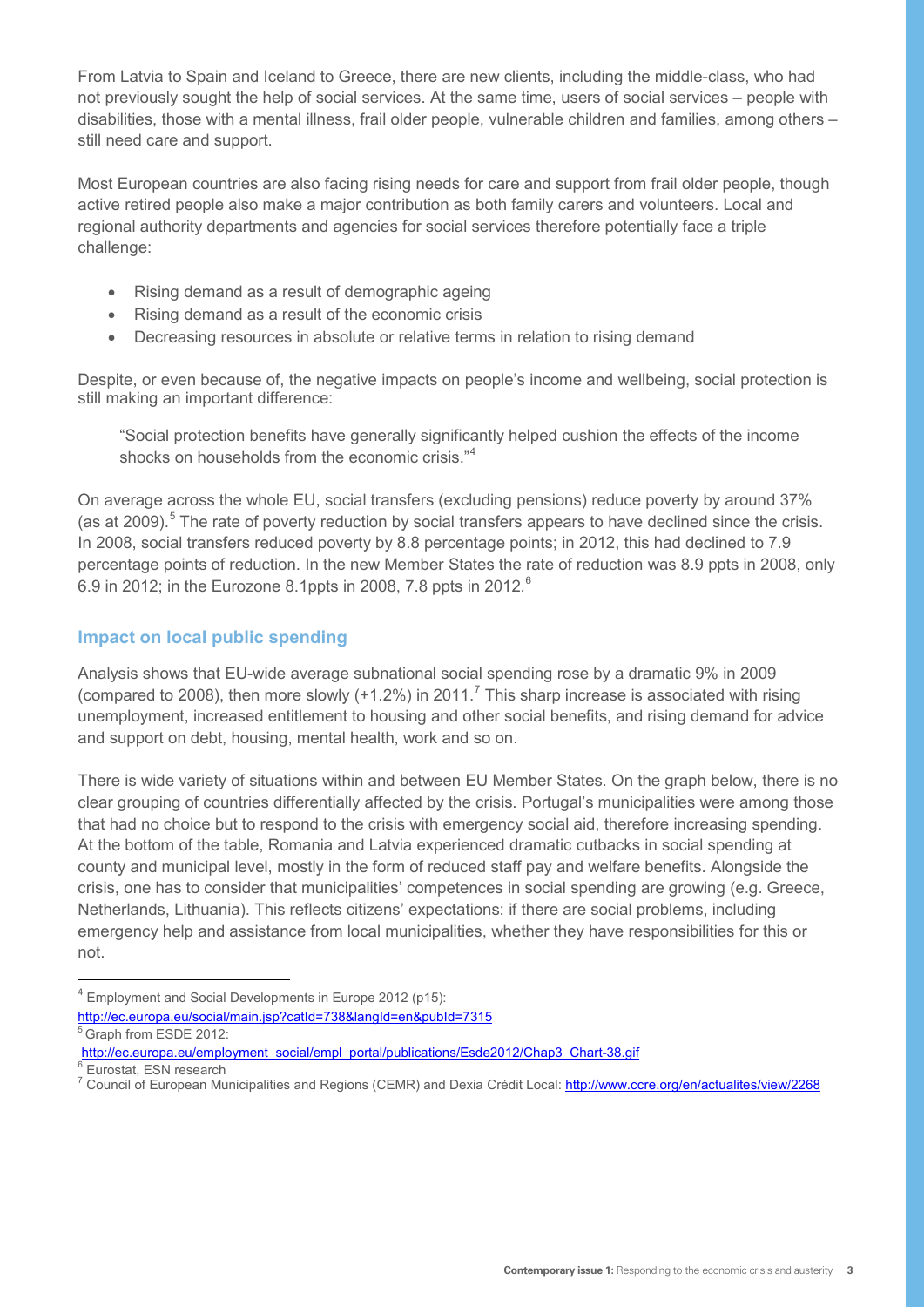

Graph 1: Change in subnational public social services expenditure in 2011 (% by volume vs 2010) Adapted from CEMR/Dexia "Subnational public finance in the EU", available at www.ccre.org

#### **Responses: cost-containment and innovation**

In response to the crisis, we can see a mixture of short-term cost-control measures and strategic choices about the design of services in the public sector. In a survey of ESN members in May 2011, the following were the most widespread measures:

- A reduction or ending of staff recruitment
- Users required to pay (for the first time) or pay more for some services
- More services 'outsourced'/'contracted out' to reduce costs
- Some staff being made redundant
- Social services staff facing pay cuts or reduced pension entitlement

Three out of five of these measures concern human resources, since this accounts for around 80% of a social services<sup>8</sup> budget at local level. Those already using services are increasingly being asked to pay more – this particularly affects older people with care needs and their families.

<sup>&</sup>lt;sup>8</sup> This percentage may be lower where a social services department at local level is responsible for welfare benefits besides specialist social work and care services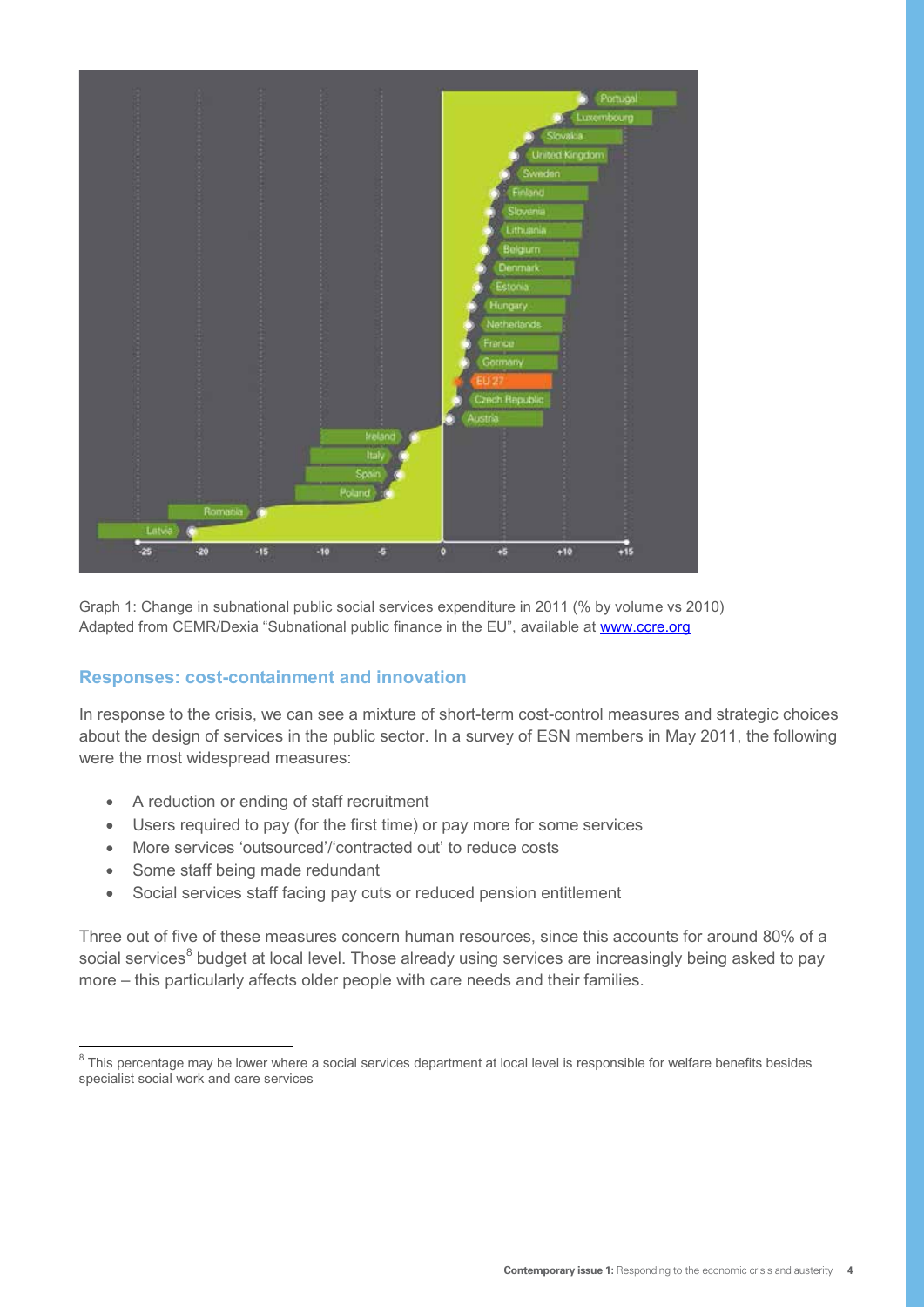Alongside these cost-control measures, strategic innovations are being made in service management in the following areas:

- Looking after and investing in **staff**: if the staff are valued, consulted and trained, they can help managers and politicians take better decisions with better information. If they feel that they have been involved in decision-making, they are more likely to embrace change.
- Developing **managers**: if social services are to work well, there should be well-trained managers at all levels including the front-line, capable of supporting professionals, ensuring that clients' needs are met, that resources are best used and promoting cooperation with colleagues in other parts of the welfare and health system.
- **Greater participation** of service users, carers, relatives and communities: asking users what help and support they need to maintain independence or otherwise be well cared for. Promoting generally a 'shared care/assisitance relationship', including their evaluation of the service received.
- Valuing family **carers and volunteers**: it is estimated that about 80% of care needs in Europe are met by informal care, representing a huge human resource.
- Transforming services to be more based on **prevention, rehabilitation and independent living** in the community than in institutions or hospitals.
- **Coordination/integration** across public services in order to avoid duplication of tasks and share back-office functions such as human resources and information technology provision.
- Greater use of electronic systems and welfare **technology** to manage case-load and monitor expenditure/income in detail and better inform and empower service users.

Local case studies on economic sustainability tend to be quite complex, as a variety of factors are at work, including budget deficit/debt, service design and organisation, changes in legislation and roles, local economy and local politics.

The following have been simplified for the sake of brevity but the full presentations are available upon request:

| Reykjavík<br>Iceland<br>Welfare service                            | A strategic action plan was put in place in October 2008, to increase cooperation between<br>the state and NGOs, and improve access to social and psychological counselling and other<br>public services. It also sought to streamline and prioritise operations and many 'easy wins'<br>in efficiency measures were made in the immediate aftermath. Service users were |
|--------------------------------------------------------------------|--------------------------------------------------------------------------------------------------------------------------------------------------------------------------------------------------------------------------------------------------------------------------------------------------------------------------------------------------------------------------|
|                                                                    | consulted on how to better utilise funds and develop a more responsive system. <sup>9</sup>                                                                                                                                                                                                                                                                              |
| London Borough of<br>Redbridge<br>United Kingdom<br>Long-term care | Greater use of rehabilitation post-hospital for older people to get them living independently<br>again/changes to eligibility criteria – some people have to pay more. Budget is rising but<br>the services have to be more efficient because of the rising number of clients, mostly older<br>people. <sup>10</sup>                                                     |
| Horsens<br>Denmark<br>Mental health and<br>intellectual disability | Moved model of care from group homes with permanent staff to living independent in flats,<br>staff on call, activity centre, safe house for crisis. Saving about 10% in annual costs but<br>spending actually went up on mental health and down on intellectual disability. <sup>11</sup>                                                                                |

 $9$  Stella K. Víðisdóttir presentation to LPI working group, May 2012:

http://www.esn-eu.org/userfiles/Documents/Projects\_LPI/Meeting\_2/StellaKV\_Reykjavik.pdf<br><sup>10</sup> John Powell presentation to LPI working group, February 2012:<br><u>http://www.esn-eu.org/userfiles/Documents/Projects\_LPI/Meeting\_1/J</u>

Cate Haertvig Kristensen presentation to ESN Spring Seminar 'Innovative Responses for Challenging Times', May 2011: http://www.esn-eu.org/get-document/index.htm?id=515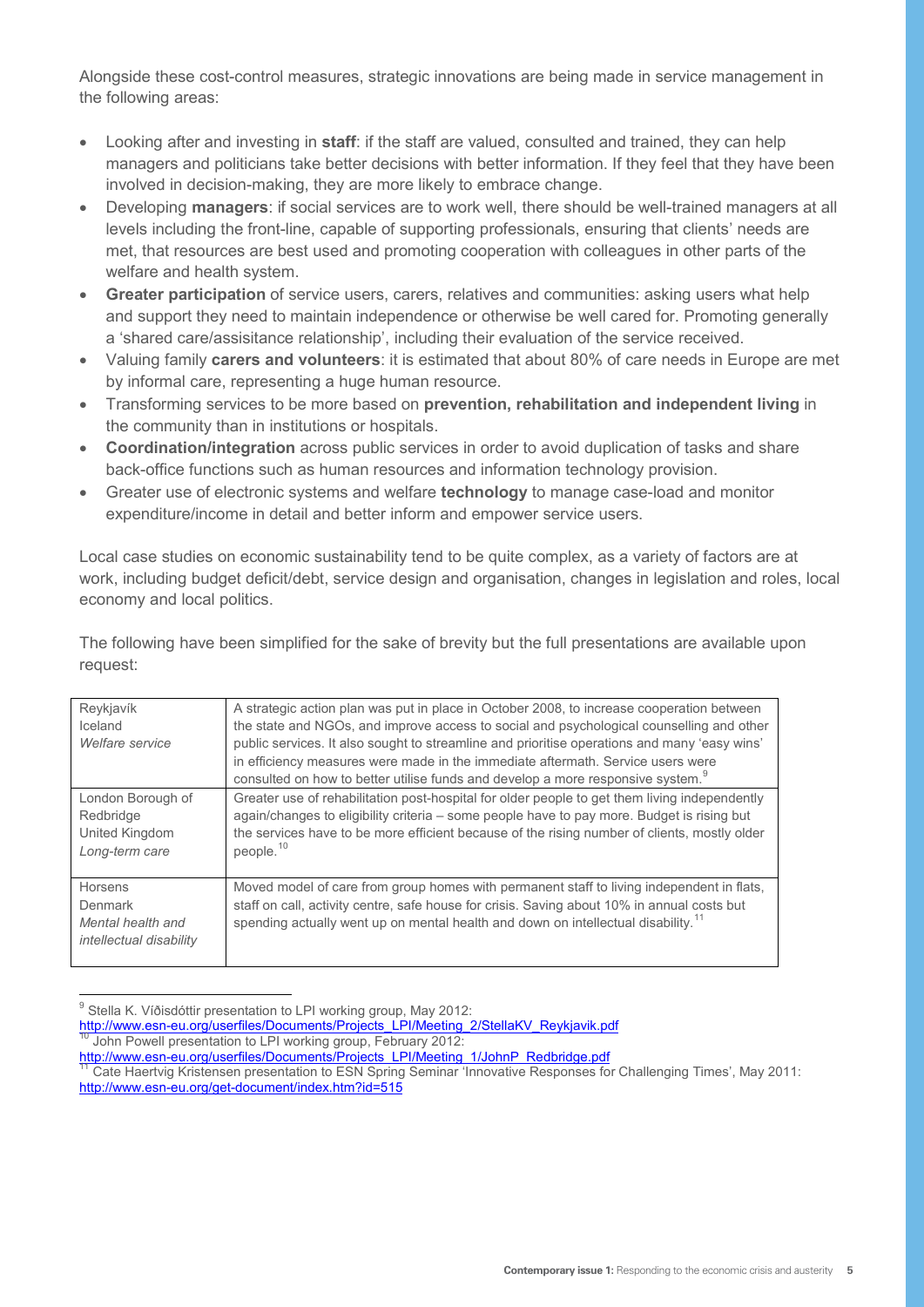| City of Offenbach-am-<br>Main<br>Germany<br>Active inclusion | Greater use of client-to-client counselling or group counselling instead of professional-to-<br>client counselling. This was among the measures that allowed the city to cope with a 15%<br>budget decrease from 2010 to 2011. <sup>12</sup> |
|--------------------------------------------------------------|----------------------------------------------------------------------------------------------------------------------------------------------------------------------------------------------------------------------------------------------|
| Hämeenlinna                                                  | Hämeenlinna has transformed its administrative structure to be based on a life-cycle                                                                                                                                                         |
| Finland                                                      | approach: services are grouped in three departments: children & youth; health & wellbeing;                                                                                                                                                   |
| Long-term care                                               | elderly care. This means that different services are better coordinated and can be                                                                                                                                                           |
|                                                              | accessed more easily by the same individual. In long-term care, the city expanded                                                                                                                                                            |
|                                                              | community care capacity by introducing housing with care services. This resulted in a                                                                                                                                                        |
|                                                              | decline in the volume of use of 24/7 hospital care, resulting in a 10% reduction in monthly<br>expenditure on elderly care. <sup>13</sup>                                                                                                    |
| <b>Bolzano</b>                                               | The City Agency for Social Services has introduced the 'Balanced Scorecard' management                                                                                                                                                       |
| Italy                                                        | model to improve its service and financial management in response to budget pressures.                                                                                                                                                       |
| Systems management                                           | The Balanced Scorecard is ultimately about choosing measures and targets, then tracking                                                                                                                                                      |
|                                                              | progress towards the targets. Targets can relate to service quality ('what are we achieving                                                                                                                                                  |
|                                                              | for service users?'), financial or internal processes. <sup>14</sup>                                                                                                                                                                         |
| Galicia                                                      | Budget cuts were so "swift and severe" that there was no time to reorganise and adapt                                                                                                                                                        |
| Spain                                                        | services. The volume of recipients of the region's social integration and home-care                                                                                                                                                          |
| Developing community                                         | allowances rose in spite of cuts to the amounts of the benefit. Overall, cash benefits have                                                                                                                                                  |
| services                                                     | been preserved or slightly increased, whilst preventive social work and counselling                                                                                                                                                          |
|                                                              | services have been cut. Some efficiency measures have been introduced to improve case-                                                                                                                                                       |
|                                                              | work data management, financial management and inter-service cooperation. <sup>15</sup>                                                                                                                                                      |

In economic crises, leaders and managers face demands to reduce costs quickly, but changes in a service structure cannot rapidly be translated into action. Yet it is precisely these strategic structural reforms – for example, in moving from from long-term institutional care to prevention, rehabilitation and independent living in the community – that will produce sustainable savings as well as a better quality of life. To achieve this change, however, there is typically a need to make new investments before closing old services and this will take several years for the savings to be realised.

Measures taken and policies made by social services vary between local and regional authorities within and between countries and year on year. They may be influenced by changes in government legislation, economic factors, demography including ageing and migration, long-term trends in social work/care methodology, human rights, and pressure from user groups, besides other factors.

## **'Economic Adjustment Programme' countries**

ESN's visits to Greece, Ireland and Portugal reveal that a high price is being paid now by instituting cuts quickly and indiscriminately to social protection systems that were already underdeveloped. The Commission's country reports<sup>16</sup> on structural reforms in countries with 'economic adjustment programmes' agreed by the Troika<sup>17</sup> and the governments do not appear to impact on specialist social work and care services. Rather, they focus on welfare benefits, employment services and health systems.

- <sup>15</sup> Carlos Santos Guerrero presentation to LPI working group, March 2013:<br>http://www.esn-eu.org/userfiles/Documents/Projects LPI/Meeting 4/SantosG Galicia ES.pdf
- 

<sup>&</sup>lt;sup>12</sup> Matthias Schulze-Böing presentation to ESN Spring Seminar 'Innovative Responses for Challenging Times', May 2011: http://www.esn-eu.org/userfiles/Documents/News\_Presentations/Improving\_synergies\_and\_increasing

\_<mark>productivity\_in\_active\_inclusion.pdf</mark><br><sup>13</sup> Jukka Lindberg presentation to ESN working group, March 2013:

http://www.esn-eu.org/userfiles/Documents/Projects\_LPI/Meeting\_4/Lindberg\_Ham\_FI.pdf<br><sup>14</sup> Dr Bruno Marcato presentation to LPI working group, March 2013:<br>http://www.esn-eu.org/userfiles/Documents/Projects\_LPI/Meeting\_4/Mar

<sup>&</sup>lt;sup>16</sup> http://ec.europa.eu/economy\_finance/assistance\_eu\_ms/index\_en.htm<br><sup>17</sup> The Troika of international lenders: the European Commission, the European Central Bank and the International Monetary Fund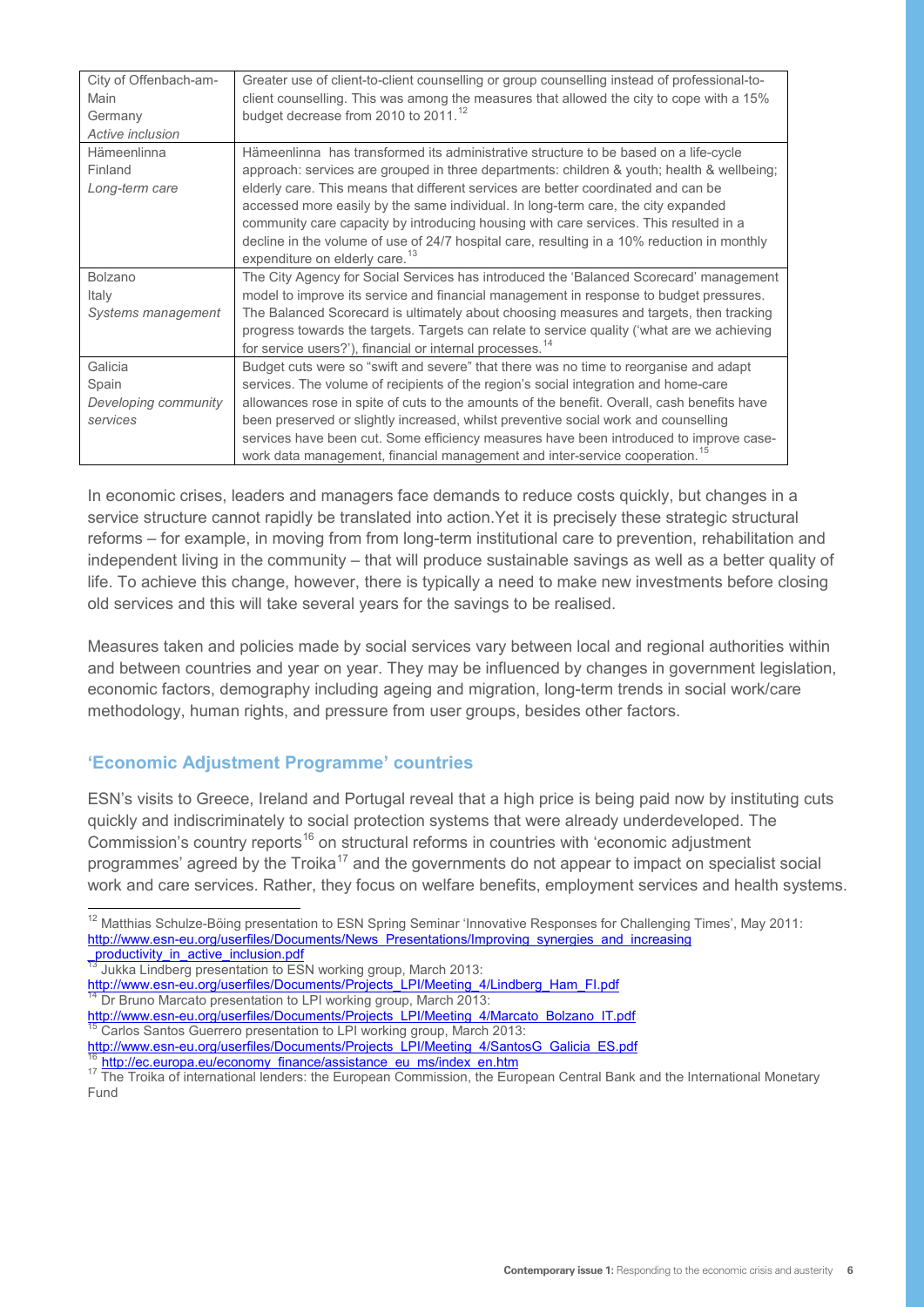In these countries, austerity measures and rising client numbers risk a move away from an enabling and empowering approach towards a traditional model of welfare assistance and emergency support, based on benefits and food banks.

#### *Ireland*

Successive agreements between the Irish government(s) and the Troika have included major reductions in staff salaries and pensions in the public sector, besides an extensive on-going reform of welfare spending to promote synergies with employment activation. ESN members from Ireland point to the 'employment control framework' as having the most significant impact on social services.

This moratorium on recruitment and promotion in the public sector was first put in place by central government in 2009 to help stabilise health (and social care) spending, which had been expanding rapidly. Staff spending accounts for around 85% of the annual expenditure of the Health Service Executive – the national agency for health and social care. Its 2013 budget is set at €13,404.1 million, a reduction of €3,300 million (22%), compared with 2008. There are positive reforms in several areas, but the principal challenge will be having the right staffing mix and volume to deliver strategic change and operational delivery to meet people's needs.

#### *Greece*

With high levels of unemployment, increased taxation, rising prices and cuts (circa 60%) in government funding of social welfare programmes, the future still looks bleak. The public sector cannot hire new personnel to replace those leaving through early retirement, which is accelerating due to fear of worsening pension schemes. Following various scandals in mental health services, the government has embarked on a programme of psychiatric hospital closures, but it risks being derailed by underfunding and an imbalance between specialist and community services.

For the future there is also a need for a stronger network of integrated child mental health service networks involving schools, social services and other stakeholders. There have been a number of reforms to local government, reducing the number of authorities and improving their capacity to manage complex services within a more decentralised framework. The overall need for a more socially and economically sustainable, community-focused health and social service is pressing with, for example, an aboveaverage number of specialist physicians compared to other European countries, but with relatively few working in community-based healthcare.

#### *Portugal*

The news that 900 social canteens have been established in schools and other settings brought the scale and depth of the social emergency into sharp relief. It became clear that austerity programmes had resulted in a drop in quality, in tightening eligibility criteria and increases in the number of occupants per room in residential care. There is a risk that these measures will engender a return to a traditional model of welfare assistance, rather than a strategic one focused on developing people's skills and potential.

The residential provider driven model of care predominates in disability, elderly and child care services. The institutionalisation of children is recognised as a challenge and the country lacks a well-developed foster care system – there is insufficient training and support for foster parents. Political and constitutional uncertainty over budget control measures make this a terribly difficult environment in which to plan for the future, but structural issues are becoming understood and the need for reform recognised. ESF funding 2014 + will in part be used to promote alternative family-based care for children.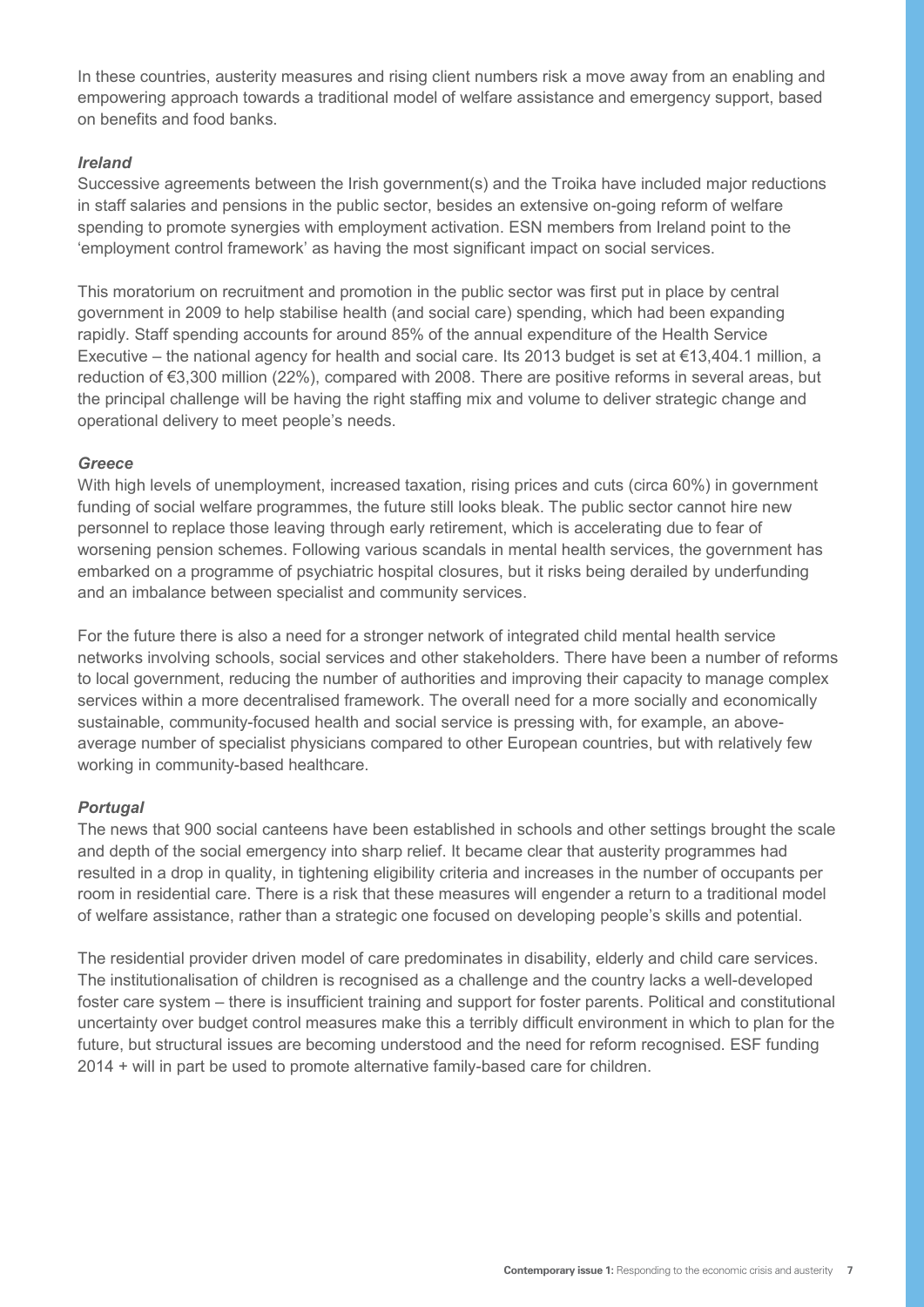## **Emerging welfare states: Central and Eastern Europe**

The impact of the crisis has been quite a different story in the countries of Central and Eastern Europe, because these welfare states are still being built and consolidated. It remains difficult to present a comprehensive overview, but there are indications of severe salary reductions for public sector staff in the Baltic States and Romania. Here are some specific commentaries from members in the following countries:

#### *Latvia<sup>18</sup>*

Latvia was hit severely by the crisis in 2008-09, when the employment rate rose from 7% to 15.3% and GDP plummeted by 18.4%. At the local level, in 2009 Riga City Council allocated means-tested housing benefit to an additional 900 inhabitants in a single month – October 2009 – taking the total to 11,546 recipients. The number of recipients of housing benefit grew by 9% in 2009 compared to 2008. Meanwhile, the city had to cope with a decrease of state subsidies by 24%.

The city's strategy was to focus on basic municipal responsibilities, to stop all capital investment except that required to take up EU funds, and to reduce staff salaries by 20% in most cases but to maintain previous level of social assistance and social services. It also foresaw an increase by 20% of the number of benefit recipients. 2010 saw a continuing reduction of state social budget revenue with fewer taxpayers as a result of unemployment and emigration of inhabitants.

The biggest impact of the crisis was seen in 2010 and 2011 when the number of social assistance benefits receivers increased to 10% and 12% of Riga city inhabitants (between 72,000 and 82,500 clients). Things started to improve in 2012 with a slight decrease in the number of social assistance receivers effectively just returning to how it was in 2010 (10% of inhabitants, or around 72,000 clients). From 2012 to 2013 there was a steady decrease in the number of social assistance receivers as their beneifits have been reduced. In terms of reforms, Latvia has also just embarked on a deinstitutionalisation strategy using ESF funding with the ambition of transferring 1,000 persons from institutional settings into community-based alternatives.

#### *Slovakia<sup>19</sup>*

Reforms in Slovakia introduced since the mid-1990s focused on decentralisation of responsibilities for social services to regions and municipalities, and the deinstitutionalisation of care and diversification of service providers. Since municipalities were not fully aware of what expenditures their newly acquired competencies would require, they soon found out that they did not have adequate resources to manage social services.

Following strong lobbying, the law was changed in 2011 to introduce some choice of providers for users and equal access to public finance for all providers. However, weak legislation and the lack of influence by people needing social services has meant that there are practically no sanctions for non-delivery of social services, so many municipalities simply do not implement service choice or even fail to provide community-based social services at all.

 $^{18}$  Martins Moors presentation to ESN Recession Workshop, December 2009  $^{19}$  Michaela Sopová presentation to LPI working group, March 2013:

http://www.esn-eu.org/userfiles/Documents/Projects\_LPI/Meeting\_4/Sopova\_Brat\_SK\_gen.pdf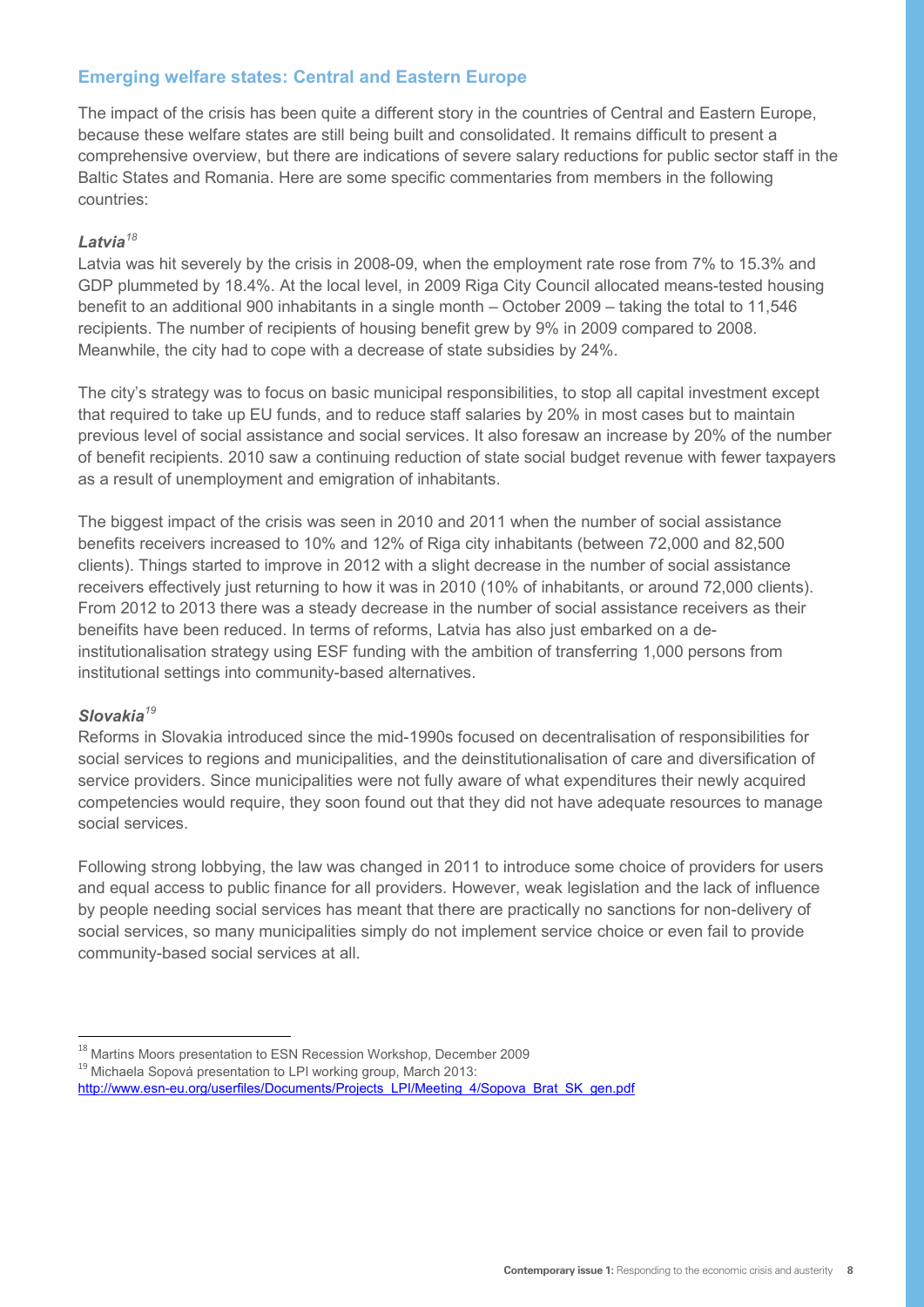### *Slovenia<sup>20</sup>*

Slovenia's government began to implement austerity measures following elections in early 2012. State investments have practically been halted, while public sector salaries have fallen by 2-8%. This has mostly affected education and, less so, social protection, as this sector already had the lowest salaries in the public sector. Social protection in Slovenia was reported to be working well in general, but there were concerns about the low number of employees in social and health care compared to the EU average.

The government recently introduced reforms to centralise public cash benefits in the Centres for Social Work, to improve efficiency and access. A further reform will now reorganise the 62 Centres for Social Work, establishing 15 regional centres, with the remainder becoming branch or local centres. Back office functions including accounting, legal, administrative, personnel and training will be integrated with customer services moving closer to the user (if necessary, with additional offices in the field and adapted working hours). There is also a plan to introduce User Councils in the 15 new centres, to involve users in the design and implementation of services.

Because of the freezing of service prices, many homes for the elderly are barely able to break even and due to a lack of money in municipal budgets, with reduced subsidies for home care, users have had to pay more or cease to use the service, in one area by 46%. Non-governmental organisations are in the most difficult situation because the state has reduced their funding.

#### *Serbia*

In 2005, the Government of the Republic of Serbia adopted the Strategy on the Reform of the Social Protection System. The aim was to modernise the social protection system, which was still reflecting the trademarks of the socialist (communist) system of ex-Yugoslavia. The Strategy foresaw a number of new laws, including the Law on Social Protection, because the existing one from 1991 was outdated. However, the implementation of the Strategy stalled because of the restricted funding brought about by the economic crisis in 2008. It was not until 2011 that the new Law was finally adopted by the National Assembly (parliament).

The Law on Social Protection introduced substantial reforms of the Social Welfare Centre – a key state institution responsible for assessing the social needs of citizens. In addition, a number of administrative procedures were abolished and there were plans to increase the number of social workers. However, the financial arrangement between the Republic of Serbia and IMF prohibits new employment in the public sector. Furthermore, most of the regulatory frameworks are not harmonised with the new Law. In fact, this delay is intentional because additional funding by the state would consequently then be needed.

On the other hand, the new Law delegated home-care services to local government. However, because the budgetary means to fund these services had not been secured by the state, local authorities with low income have either stopped funding these services or have decreased them significantly. In order to compensate the lack of budgetary funds, some local authorities and social protection institutions have sought alternative financing through projects financed mostly by the EU, but this is neither enough, nor is the personnel of the majority of these institutions competent in the field of project management.

7

<sup>&</sup>lt;sup>20</sup> Miran Kerin presentation to LPI working group, March 2013: http://www.esn-eu.org/userfiles/Documents/Projects\_LPI/Meeting\_4/Kerin\_SI.pdf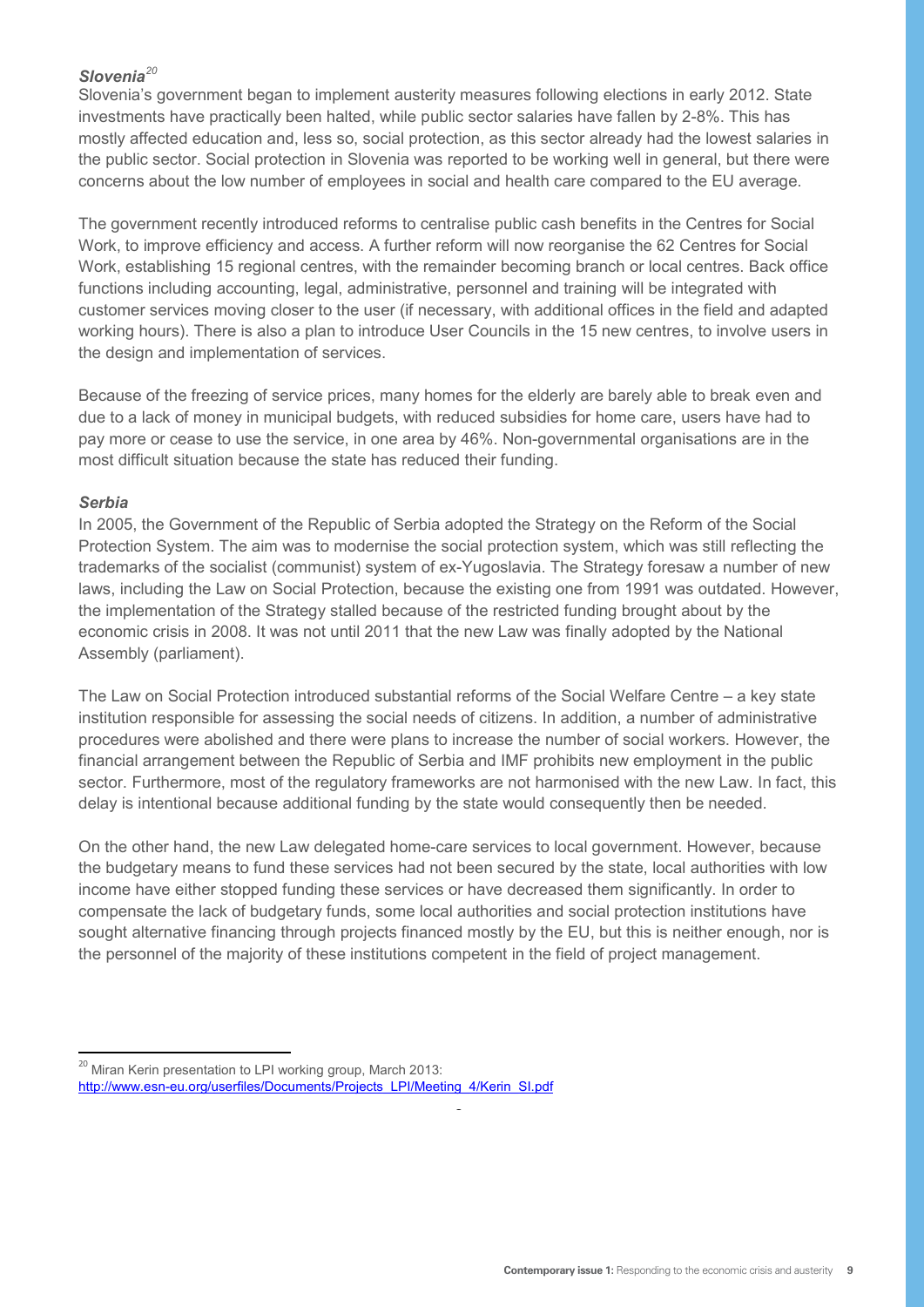## **European policy context: social investment**

The European Union is monitoring social protection spending through the European Semester for all Member States, as well as intensively in certain countries under the Economic Adjustment Programmes. The Commission recommended in 2012 and 2013 that governments should give priority to adequate and affordable social services in the context of tackling unemployment and the social consequences of the crisis. Its Social Investment Package (SIP) of 2013 contains proposals on a range of areas to encourage investment in human capital and promote measures "strengthening people's current and future capacities". Its three headlines are:

- Increase the sustainability and adequacy of social systems through simplification and better targeting
- Pursue activating and enabling policies through targeted, conditional and more effective support
- Promote social investment throughout the life-cycle

ESN's public management group sees the SIP as adding European legitimacy to arguments for reform and development in social services, and makes a good case for investing in people's capacities rather than in building 'one-size-fits-all' services. However, they recognised the challenges of securing funding for preventive programmes when there is so much pressure on basic benefits and services. They also stressed the urgency of new social investment in countries such as Greece, subject to the EU/IMF programmes, and Italy, where the North/South divide in welfare development is so dramatic. In addition they saw positively the emphasis on EU Structural Funds to develop community-based services and labour market integration opportunities.

Although EU policies such as those outlined in the Social Investment Package are not binding, they can provide valuable political legitimacy for much-needed reforms at local, regional and national level. It is also important for public managers to be aware of the wider context beyond their own municipality and region – and even outside their own country across the rest of Europe.

#### **Conclusions for public managers**

Public managers of social services are confronted with the triple impact of increasing needs arising from (1) demographic ageing, and (2) the economic crisis, which also leads to (3) shrinking resources. Managers in Northern Europe will be facing different sets of circumstances to their counterparts in Southern Europe; those in Central and Eastern Europe will be working in different conditions again. There are also divergences in societal challenges and financial resources in urban vs. rural and small vs. large municipalities.

In whatever circumstances you are operating, the ESN public management group advises that there are a number of key questions for public managers in social services to consider in light of the impact of the economic crisis:

- 1. Do you have the instruments to monitor the impact of the crisis on those currently using social services and on the wider population?
- 2. Are you maintaining the coherence of your service strategy even in changing circumstances?
- 3. Are you able to shift your services towards a social investment approach that favours a personcentred and community-based model?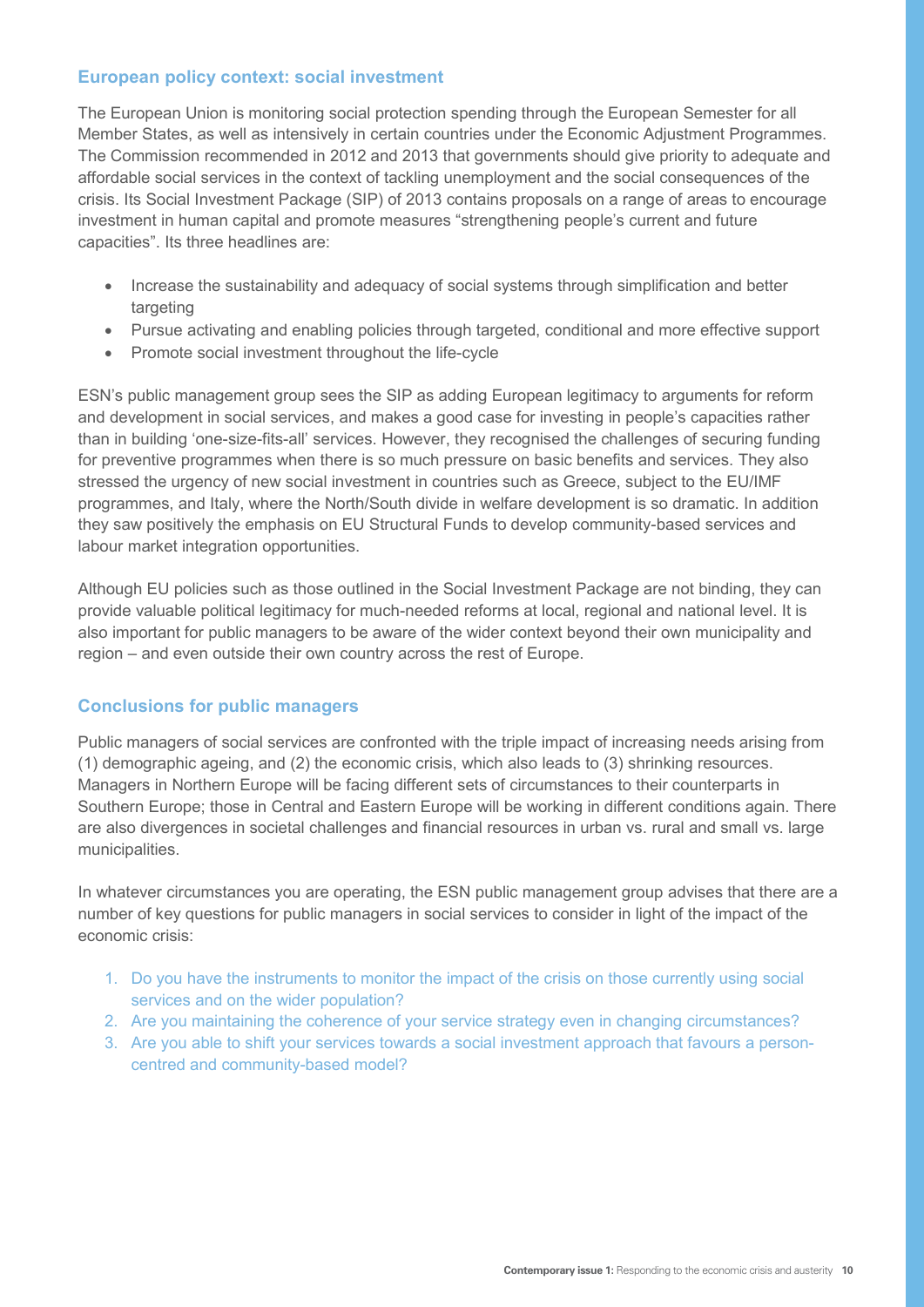## **A call for reflection, learning and action**

We are sharing this paper and others in the series with senior mangers working at the local level, but we hope they will be of use to policy makers and public officials at all levels, as well as those working closely with public social services in other sectors.

We would therefore like to hear from you as to your experience and knowledge of this issue and your viewpoint as to the three questions we pose – and especially as to how to transform service rationing into social investment. Please get in touch via *info@esn-eu.org* or join our discussions on ESN's LinkedIn group *Social Services in Europe*.

#### **Supporting public managers – new ESN peer learning programme**

ESN will be launching a programme of peer visits for ESN members who are public managers of social services. You can apply to be visited by a fellow public manager from another country, or to visit a colleague – or both. Please contact *info@esn-eu.org* if you are interested in this opportunity.